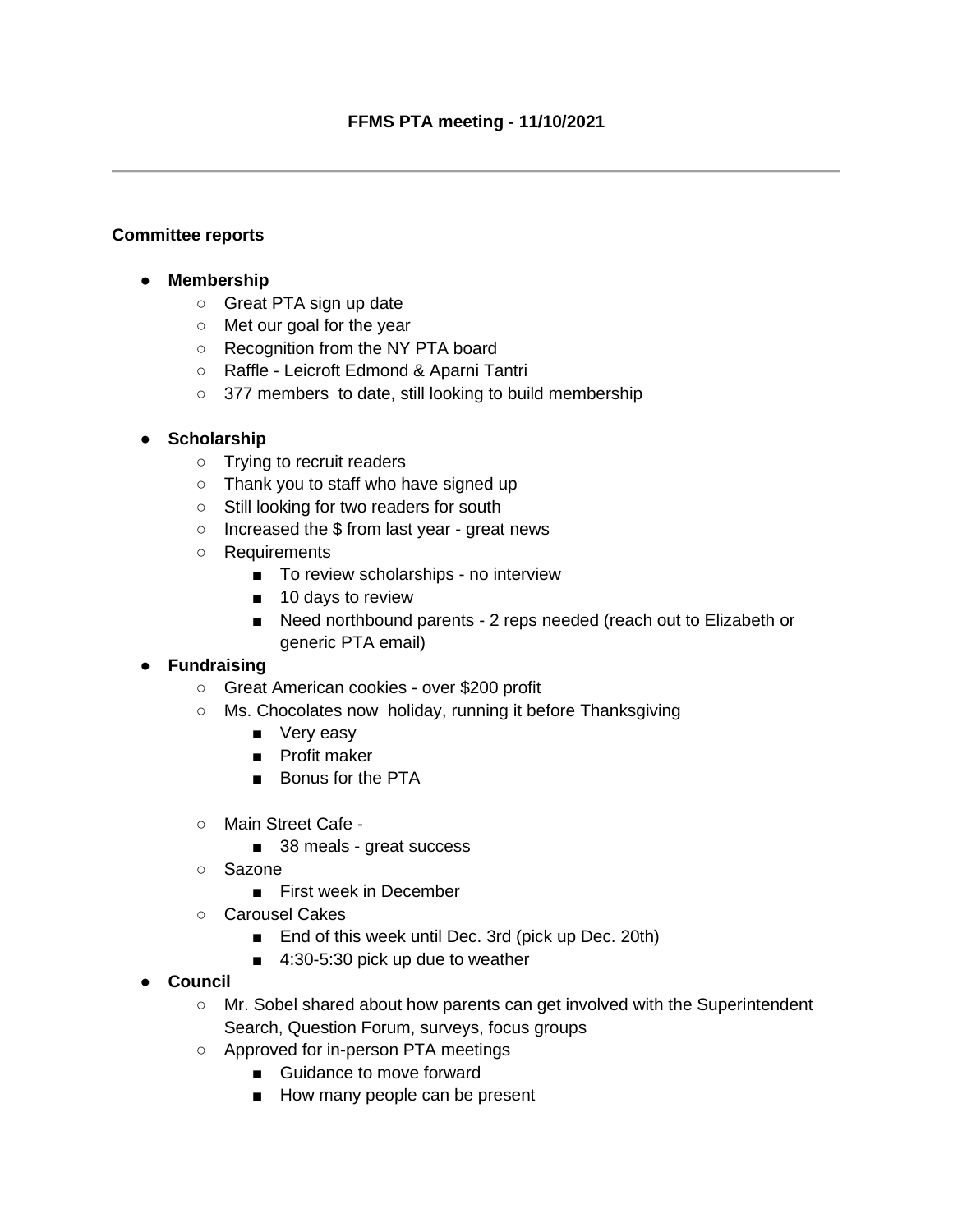- Currently 35 on the Zoom on today's meeting
	- Ideas for meetings moving forward?
		- Email PTA
		- Someone chimed in, it is nice to be home to log on
		- Can we also provide virtual as well as in person?
			- Many agree that this would be a great option
			- Founders Day in person
			- Keep virtual going, especially with limit on bodies in spaces

- **Spiritwear**
	- Student Council 8th Grade Shirts
		- Sizes questions floating out there
		- Given out before the photo
		- Looking into the panoramic pictures, work backwards
		- Homeroom collects the sizes, distribute there
		- More coming soon
	- FESTA wear
		- Another store opening next week ish
		- Looking at inventory
		- product/supply look into
		- Winter-offer ship to home option
		- All current orders are distributed
		- Holiday orders not guaranteed- hopefully, but not guaranteed

## ● **Reflections**

- Deadline is past due
- 7 entries- great number
- Two finalists still move on
- Send to regionals
- **Safety Team - District's Safety Team - Emily Antoine and Jason Hopper**
	- North and South Bound reps
		- Emily Antoine
			- Clarkstown Police was present at the meeting
				- Cyber Safety
				- Dr. St. John talked about Social Media Concerns (Tik Tok, video posts)
				- Facilities
					- Lead testing
				- Phase 3-4 projects
					- 3 roofs and transformers
					- 4- turf fields, tennis courts, drainage and lighting
				- Ventilation
					- Keeping up with HEPA filters
					- Ventilation systems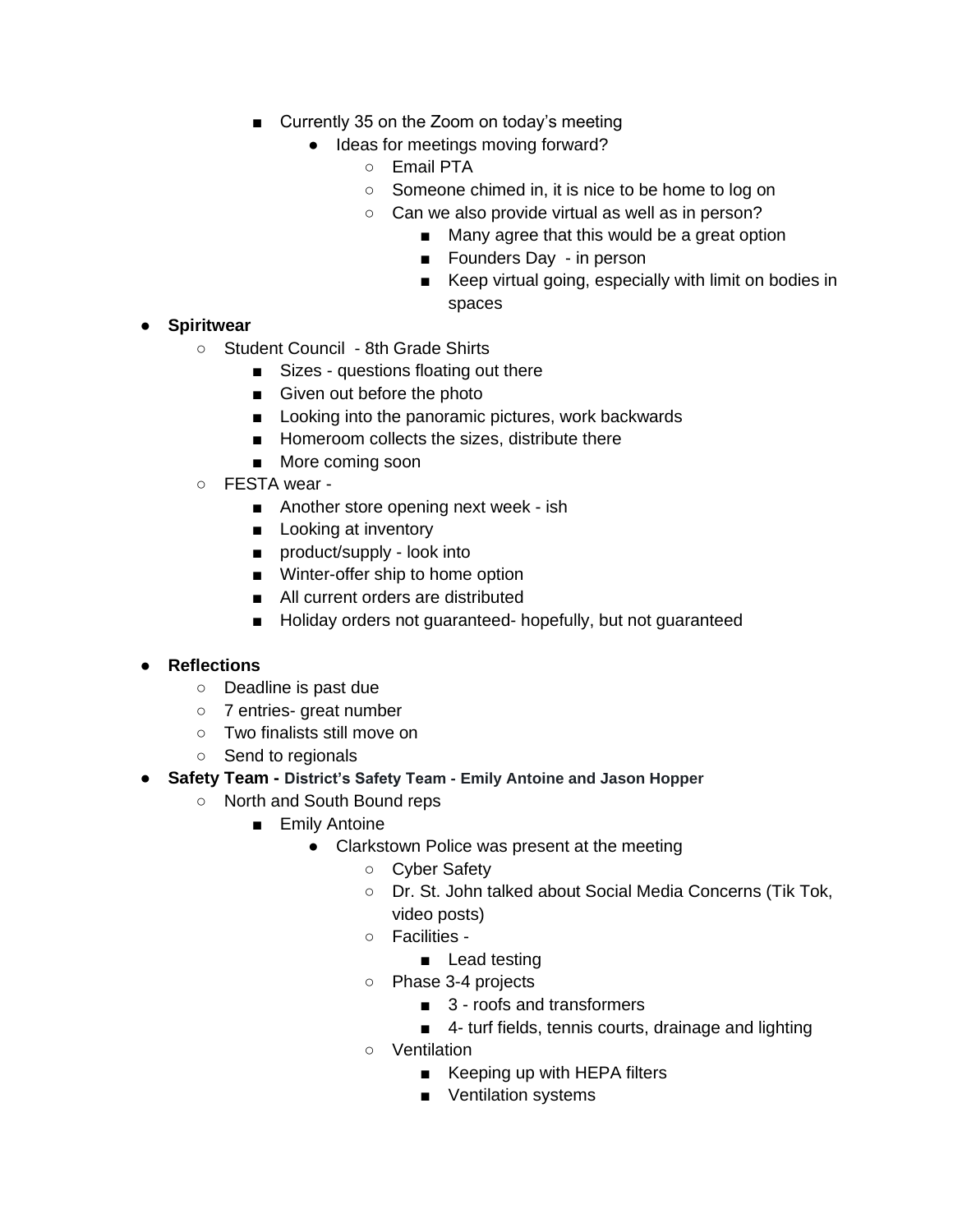- Phase 5
	- Playgrounds for elementary schools
	- Birchwood getting new gym floor
	- South Gvm AC
	- North new traffic system, guard house, que system to prevent traffic
	- Sporting Basketball same rules due to Covid; middle school students accompanied by parents
	- Board meetings limit to an hour, sign in with contact information ( sometimes the information is not at the ready, so someone can circle back with answers); maintaining civility,

### **Fliers re: yearbooks?**

● Best spot for information is the FFMS Parent Section

## **Communication**

- Communication is a top priority
- Fine balance of not overloading
- Monthly newsletter (end of a month to preview what's coming up)
- Friday communications
- Website
- PTA meetings
- Back to School night
- Twitter
- Daily announcements

## **Principal's report**

- Exciting Oct. Halloween & Pink Day
- Friday ended the First Quarter, grades posted today
- School Play SpongeBob no students get cut
	- More info to come
- Food drive underway until Thanksgiving
- No Place For Hate in Homeroom Today; Identify Map and Sharing Traditions
- Look Ahead
	- Ruler lessons- Yellow (Part two from Last Month)
		- Developing a Charter in Homeroom (how they want to feel and treat each other)
- Student Ambassador Group visiting elementary schools Share excitement for Reading
- Added another Homeroom this year to focus on being more organized (lockers, online)

#### **Questions:**